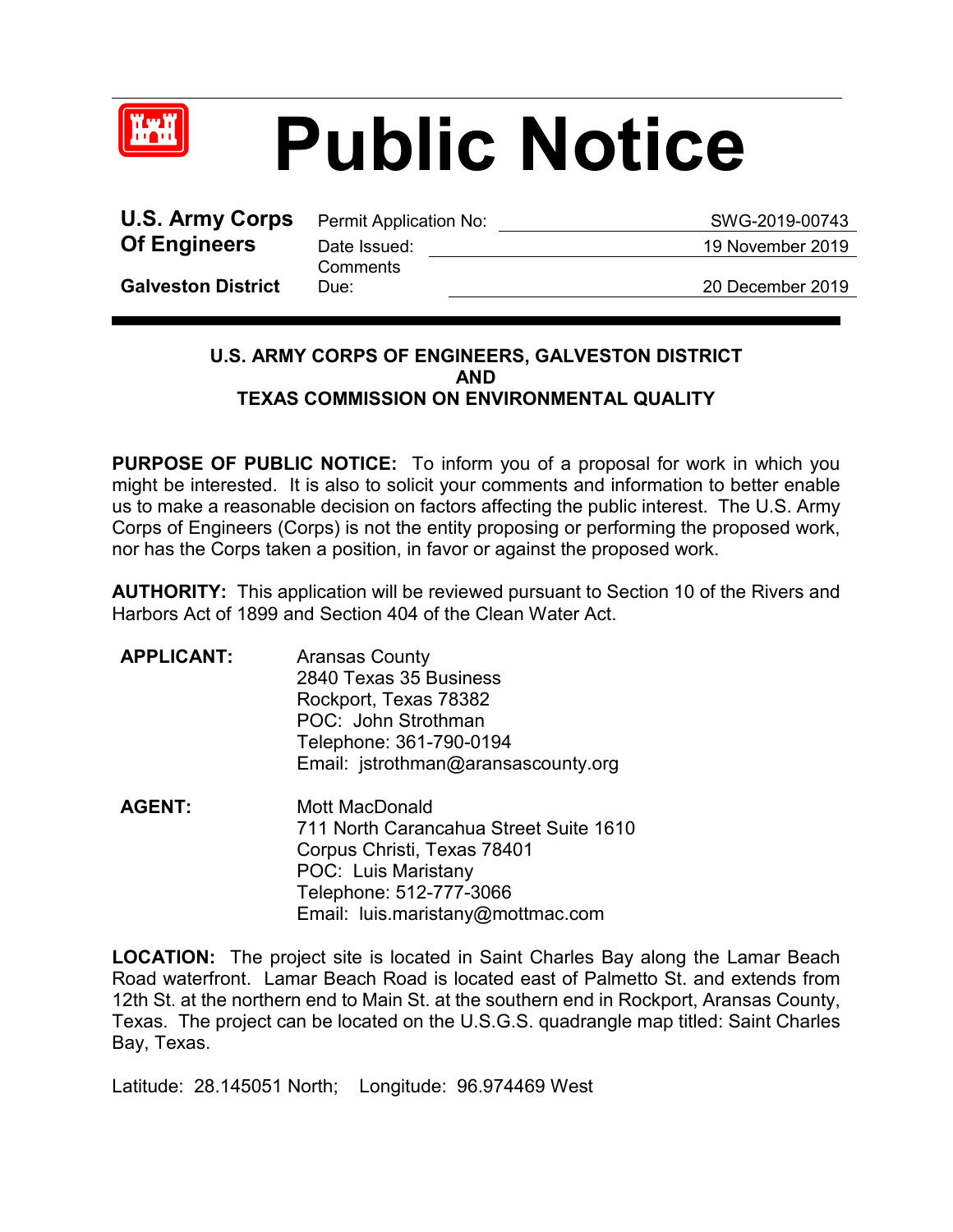**PROJECT DESCRIPTION:** The applicant proposes shoreline restoration and planting components to stabilize the soil, help absorb low-energy waves, and provide new habitat conditions. The planting will establish approximately 1.1 acres of new marsh vegetation along approximately 3,600 linear feet of the Lamar Beach Road shoreline, which will include, but not be limited to smooth cordgrass (Spartina alterniflora), marshay cordgrass (Spartina patens), and/or sea ox-eye daisy (Borrichia frutescens). The majority of this planting will be located above the mean higher high water (MHHW) line, as shown in the attached drawings. A total of 200 cubic yards of fill material (sand) will be placed along the shoreline (to establish the stable slope) below the MHHW line, and is designed to have a volume less than 1 cubic yard per linear foot. Fill will not be placed within any existing seagrass beds. The offshore breakwaters will be constructed with approximately 16,700 cubic yards of stone riprap mixed with reused concrete riprap (removed from the project shoreline), which will be incorporated into the core or bedding layer of the breakwaters where possible. Excess or unusable concrete will be disposed of offsite at an upland waste disposal area. The offshore breakwaters will be constructed to an approximate elevation of +4.0 feet NAVD88 with 2H:1V side slopes and a 3-foot crest width and will have a total footprint of approximately 3 acres. The breakwaters will be segmented, having gaps between them ranging from 30 feet to 135 feet wide as shown in the attached permit drawings. The gaps have been incorporated and designed to allow for proper tidal flushing and water circulation, while also ensuring property owners can access their piers via boat. The navigable gap widths were set based on applicable design standards for safe navigation.

**AVOIDANCE AND MINIMIZATION:** The applicant has stated that they have avoided and minimized the environmental impacts by placing the breakwaters in deeper waters where seagrass beds are not present and the use of best management practices to include silt curtains and silt fencing to minimize turbidity during the construction activities.

**MITIGATION:** The applicant has not proposed to mitigate for the proposed impacts.

**CURRENT SITE CONDITIONS**: The action area consists of open water and the shoreline of Lamar Beach Road which is experiencing heavy erosion along the shoreline. This portion of Aransas Bay is highly developed and experiences heavy vessel traffic. There are numerous structures such as piers, boat lifts, aids to navigation, boat ramps, etc. There are special aquatic sites located within the vicinity along the shoreline of the action area.

**NOTES:** This public notice is being issued based on information furnished by the applicant. This project information has not been verified by the Corps. The applicant's plans are enclosed in 7 sheets.

A preliminary review of this application indicates that an Environmental Impact Statement (EIS) is not required. Since permit assessment is a continuing process, this preliminary determination of EIS requirement will be changed if data or information brought forth in the coordination process is of a significant nature.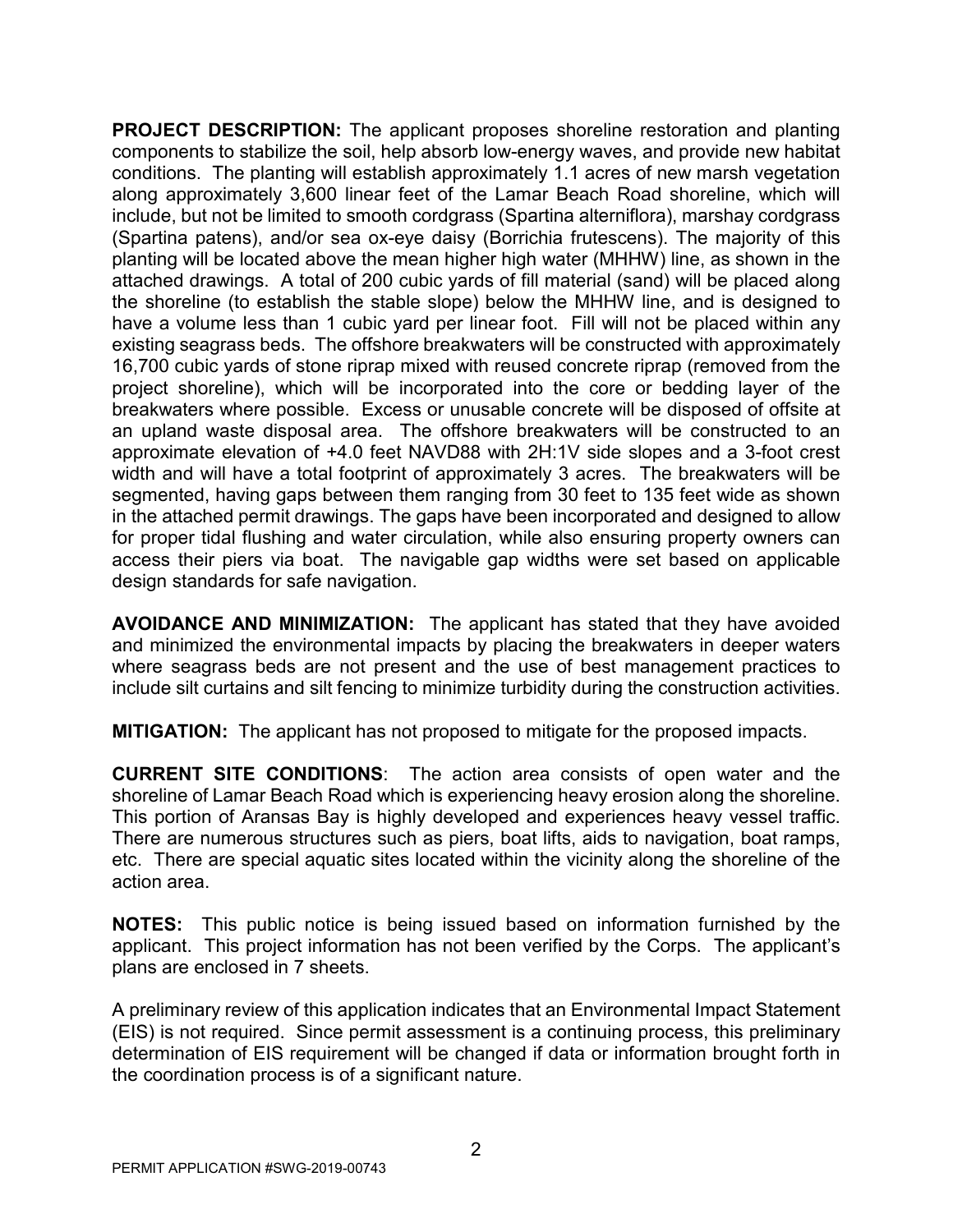Our evaluation will also follow the guidelines published by the U.S. Environmental Protection Agency pursuant to Section 404 (b)(1) of the Clean Water Act (CWA).

## **OTHER AGENCY AUTHORIZATIONS:**

Consistency with the State of Texas Coastal Management Plan is required. The applicant has stated that the proposed activity complies with Texas' approved Coastal Management Program goals and policies and will be conducted in a manner consistent with said program.

This project would result in a direct impact of greater than three acres of waters of the state or 1500 linear feet of streams (or a combination of the two is above the threshold), and as such would not fulfill Tier I criteria for the project. Therefore, Texas Commission on Environmental Quality (TCEQ) certification is required. Concurrent with Corps processing of this application, the TCEQ is reviewing this application under Section 401 of the CWA and in accordance with Title 30, Texas Administrative Code Section 279.1- 13 to determine if the work would comply with State water quality standards. By virtue of an agreement between the Corps and the TCEQ, this public notice is also issued for the purpose of advising all known interested persons that there is pending before the TCEQ a decision on water quality certification under such act. Any comments concerning this application may be submitted to the Texas Commission on Environmental Quality, 401 Coordinator, MSC-150, P.O. Box 13087, Austin, Texas 78711-3087. The public comment period extends 30 days from the date of publication of this notice. A copy of the public notice with a description of work is made available for review in the TCEQ's Austin office. The complete application may be reviewed in the Corps office listed in this public notice. The TCEQ may conduct a public meeting to consider all comments concerning water quality if requested in writing. A request for a public meeting must contain the following information: the name, mailing address, application number, or other recognizable reference to the application; a brief description of the interest of the requester, or of persons represented by the requester; and a brief description of how the application, if granted, would adversely affect such interest.

**NATIONAL REGISTER OF HISTORIC PLACES:** The staff archaeologist has reviewed the latest published version of the National Register of Historic Places, lists of properties determined eligible, and other sources of information. The following is current knowledge of the presence or absence of historic properties and the effects of the undertaking upon these properties: The permit area has been so extensively impacted by previous construction of similar projects that there is no potential for historic properties to exist within the permit area. Therefore, the proposed project has no potential to effect historic properties.

**THREATENED AND ENDANGERED SPECIES:** Threatened and/or endangered species or their critical habitat may be affected by the proposed work. Consultation with the U.S. Fish and Wildlife and/or the National Marine Fisheries Service will be initiated to assess the effect on endangered species.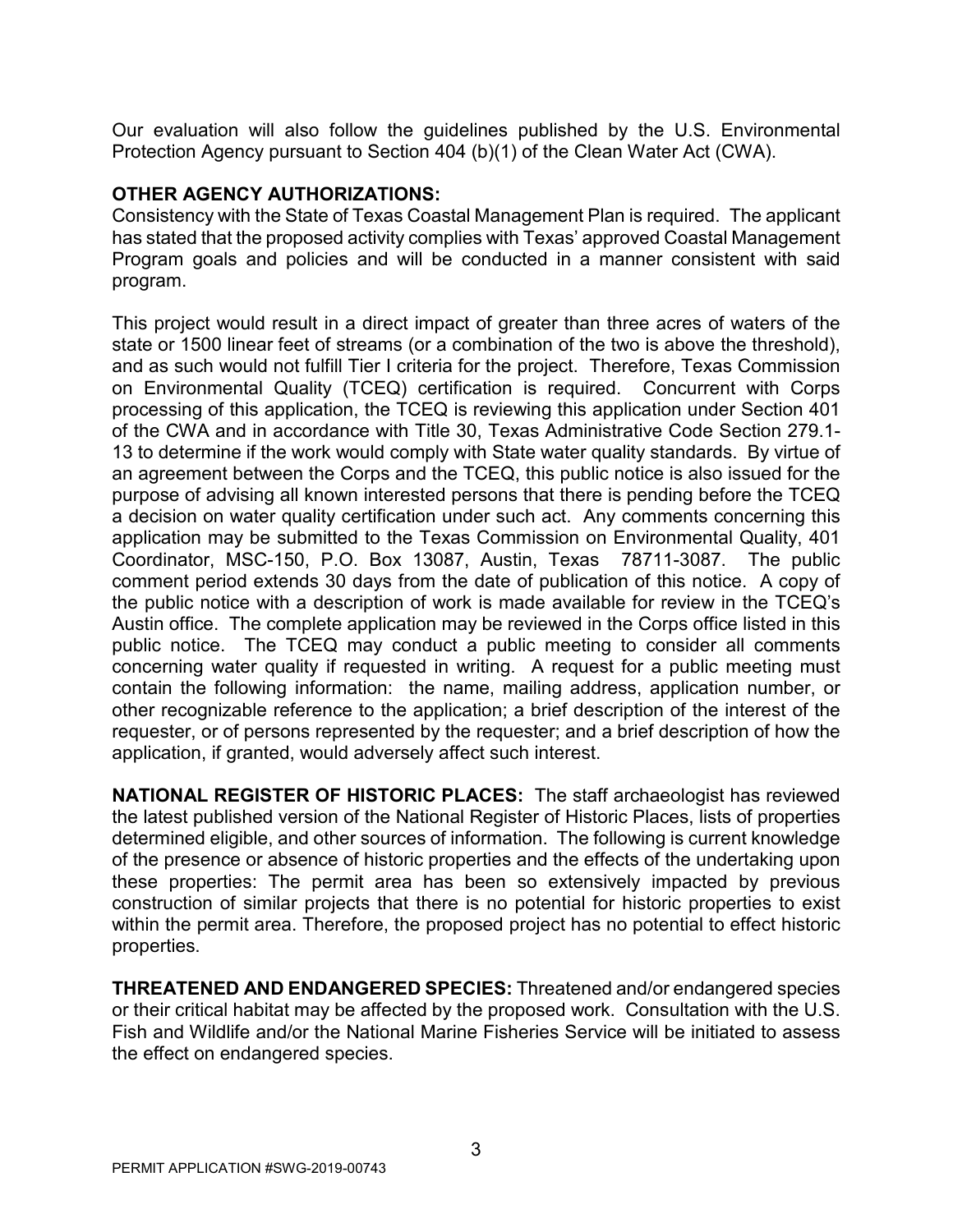**ESSENTIAL FISH HABITAT:** This notice initiates the Essential Fish Habitat consultation requirements of the Magnuson-Stevens Fishery Conservation and Management Act. Our initial determination is that the proposed action would not have a substantial adverse impact on Essential Fish Habitat or federally managed fisheries in the Gulf of Mexico. Our final determination relative to project impacts and the need for mitigation measures is subject to review by and coordination with the National Marine Fisheries Service.

**PUBLIC INTEREST REVIEW FACTORS:** This application will be reviewed in accordance with 33 CFR 320-332, the Regulatory Programs of the Corps of Engineers, and other pertinent laws, regulations and executive orders. The decision whether to issue a permit will be based on an evaluation of the probable impacts, including cumulative impacts, of the proposed activity on the public interest. That decision will reflect the national concern for both protection and utilization of important resources. The benefits, which reasonably may be expected to accrue from the proposal, must be balanced against its reasonably foreseeable detriments. All factors, which may be relevant to the proposal, will be considered: among those are conservation, economics, aesthetics, general environmental concerns, wetlands, historic properties, fish and wildlife values, flood hazards, floodplain values, land use, navigation, shore erosion and accretion, recreation, water supply and conservation, water quality, energy needs, safety, food and fiber production, mineral needs and, in general, the needs and welfare of the people.

**SOLICITATION OF COMMENTS:** The Corps of Engineers is soliciting comments from the public, Federal, State, and local agencies and officials, Indian tribes, and other interested parties in order to consider and evaluate the impacts of this proposed activity. Any comments received will be considered by the Corps of Engineers to determine whether to issue, modify, condition or deny a permit for this proposal. To make this decision, comments are used to assess impacts on endangered species, historic properties, water quality, general environmental effects, and the other public interest factors listed above. Comments are used in the preparation of an Environmental Impact Assessment and/or an Environmental Impact Statement pursuant to the National Environmental Policy Act. Comments are also used to determine the need for a public hearing and to determine the overall public interest of the proposed activity.

This public notice is being distributed to all known interested persons in order to assist in developing facts upon which a decision by the Corps of Engineers may be based. For accuracy and completeness of the record, all data in support of or in opposition to the proposed work should be submitted in writing setting forth sufficient detail to furnish a clear understanding of the reasons for support or opposition.

**PUBLIC HEARING:** The purpose of a public hearing is to solicit additional information to assist in the evaluation of the proposed project. Prior to the close of the comment period, any person may make a written request for a public hearing, setting forth the particular reasons for the request. The District Engineer will determine if the reasons identified for holding a public hearing are sufficient to warrant that a public hearing be held. If a public hearing is warranted, all known interested persons will be notified of the time, date, and location.